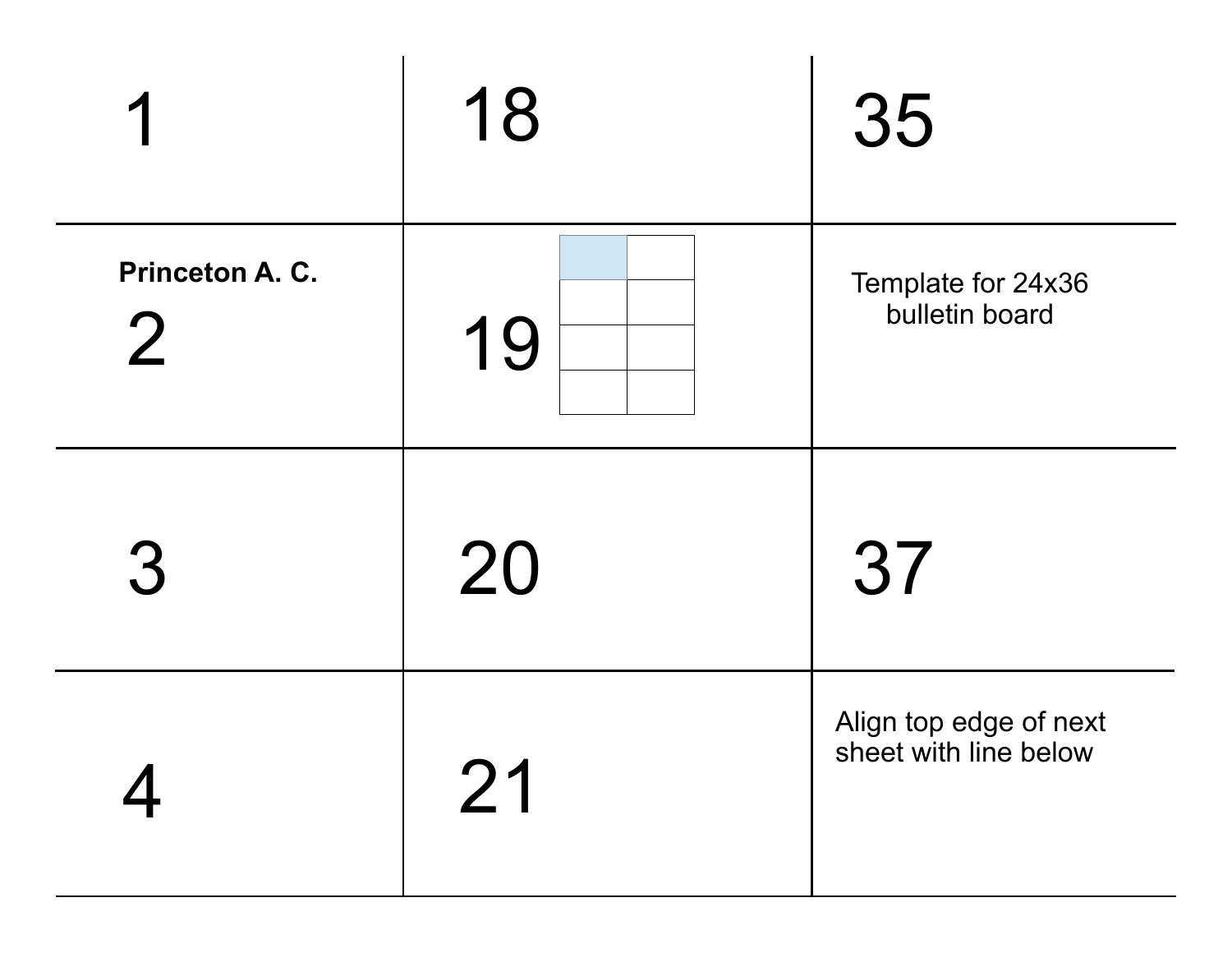| 5                    | 22 | 39                                              |
|----------------------|----|-------------------------------------------------|
| Princeton A. C.<br>6 | 23 | Template for 24x36<br>bulletin board            |
|                      | 24 | 41                                              |
| 8                    | 25 | Align top edge of next<br>sheet with line below |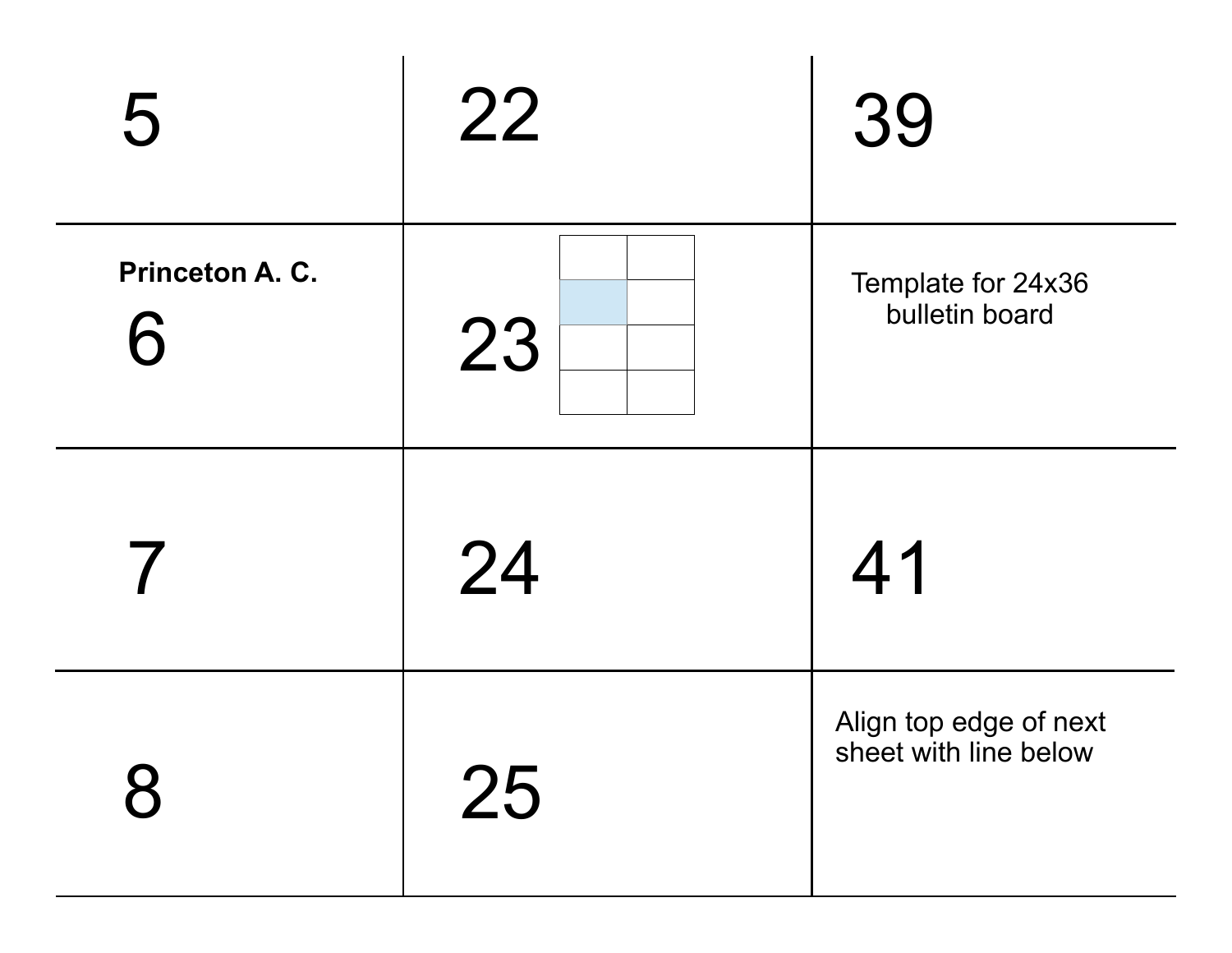| 9                     | 26 | 43                                              |
|-----------------------|----|-------------------------------------------------|
| Princeton A. C.<br>10 | 27 | Template for 24x36<br>bulletin board            |
| 11                    | 28 | 45                                              |
| 12                    | 29 | Align top edge of next<br>sheet with line below |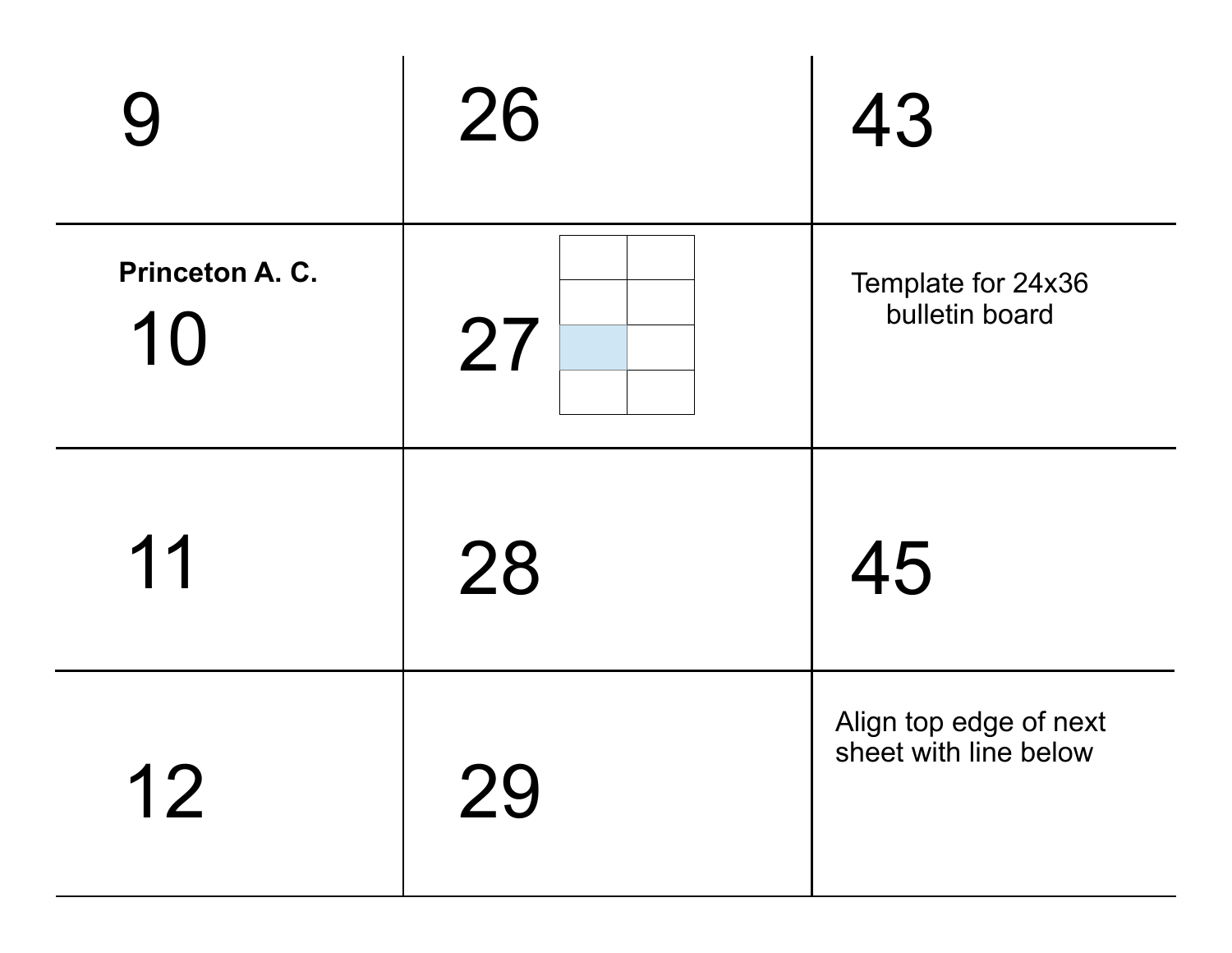| 13                    | 30             | 47                                   |
|-----------------------|----------------|--------------------------------------|
| Princeton A. C.<br>14 | 31             | Template for 24x36<br>bulletin board |
| 15                    | 32             | 49                                   |
| 16<br>17 below        | 33<br>34 below | 50<br>51 top of next column          |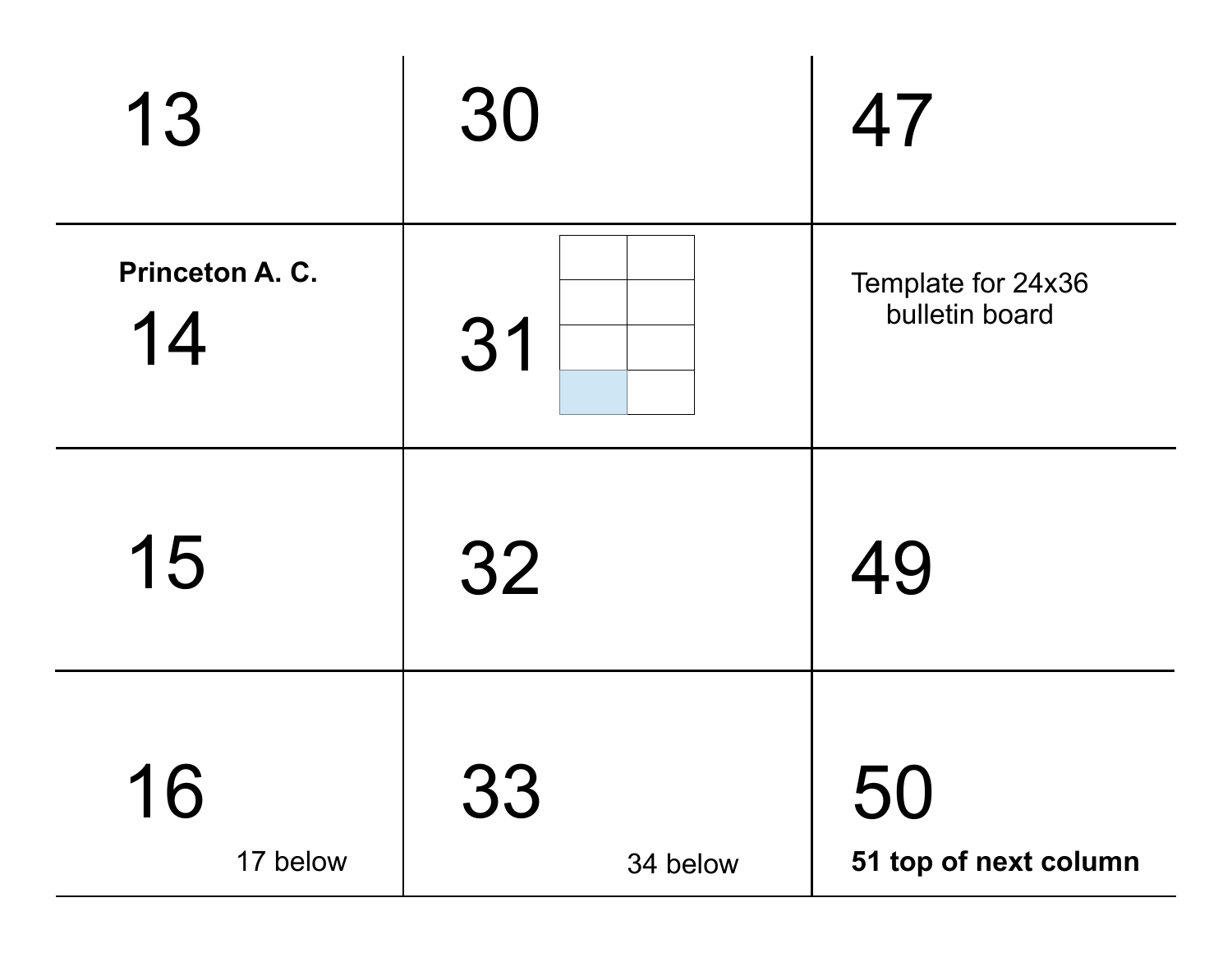| 51                    | 68 | 85                                              |
|-----------------------|----|-------------------------------------------------|
| Princeton A. C.<br>52 | 69 | Template for 24x36<br>bulletin board            |
| 53                    | 70 | 87                                              |
| 54                    | 71 | Align top edge of next<br>sheet with line below |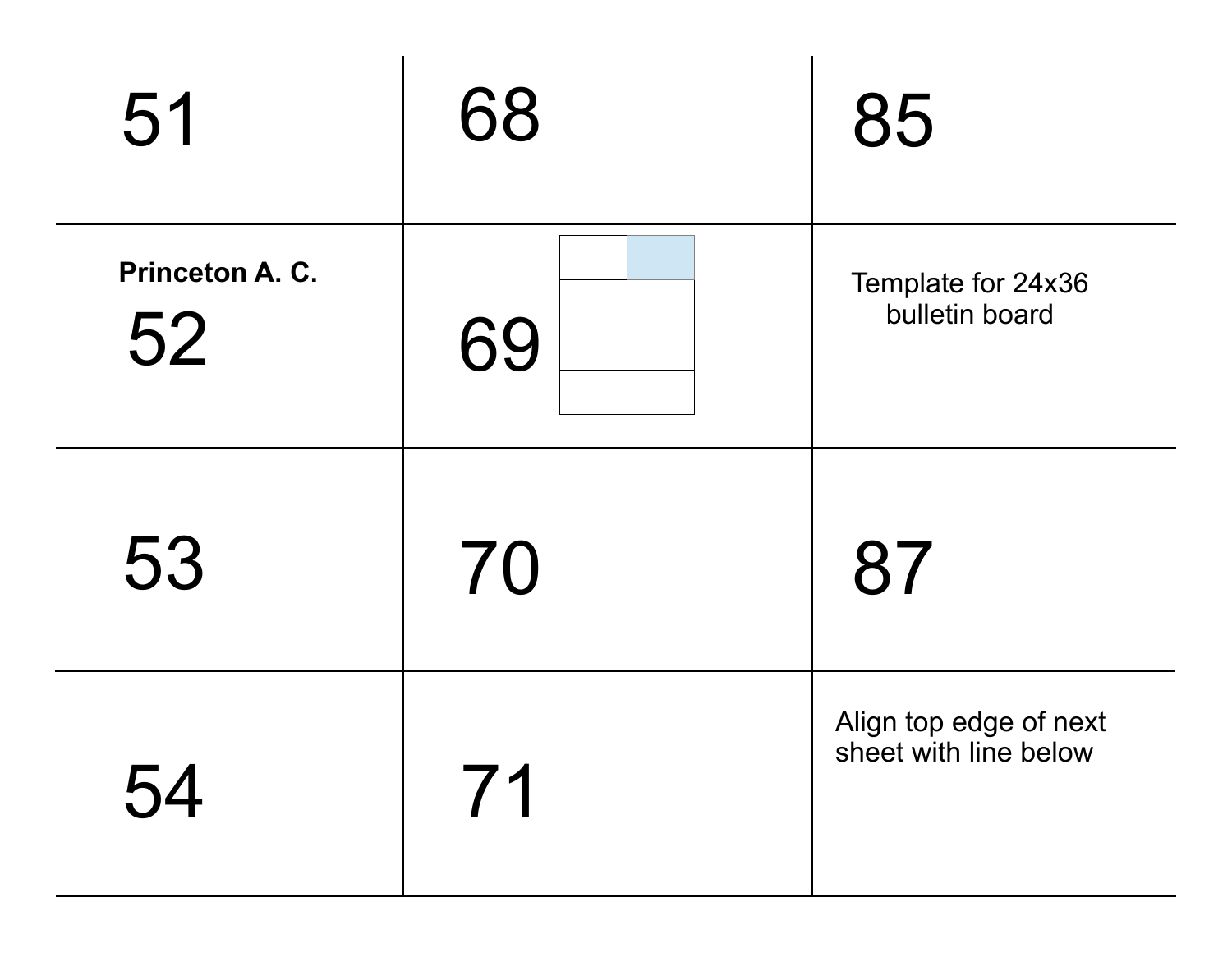| 55                    | 72 | 89                                              |
|-----------------------|----|-------------------------------------------------|
| Princeton A. C.<br>56 | 73 | Template for 24x36<br>bulletin board            |
| 57                    | 74 | 91                                              |
| 58                    | 75 | Align top edge of next<br>sheet with line below |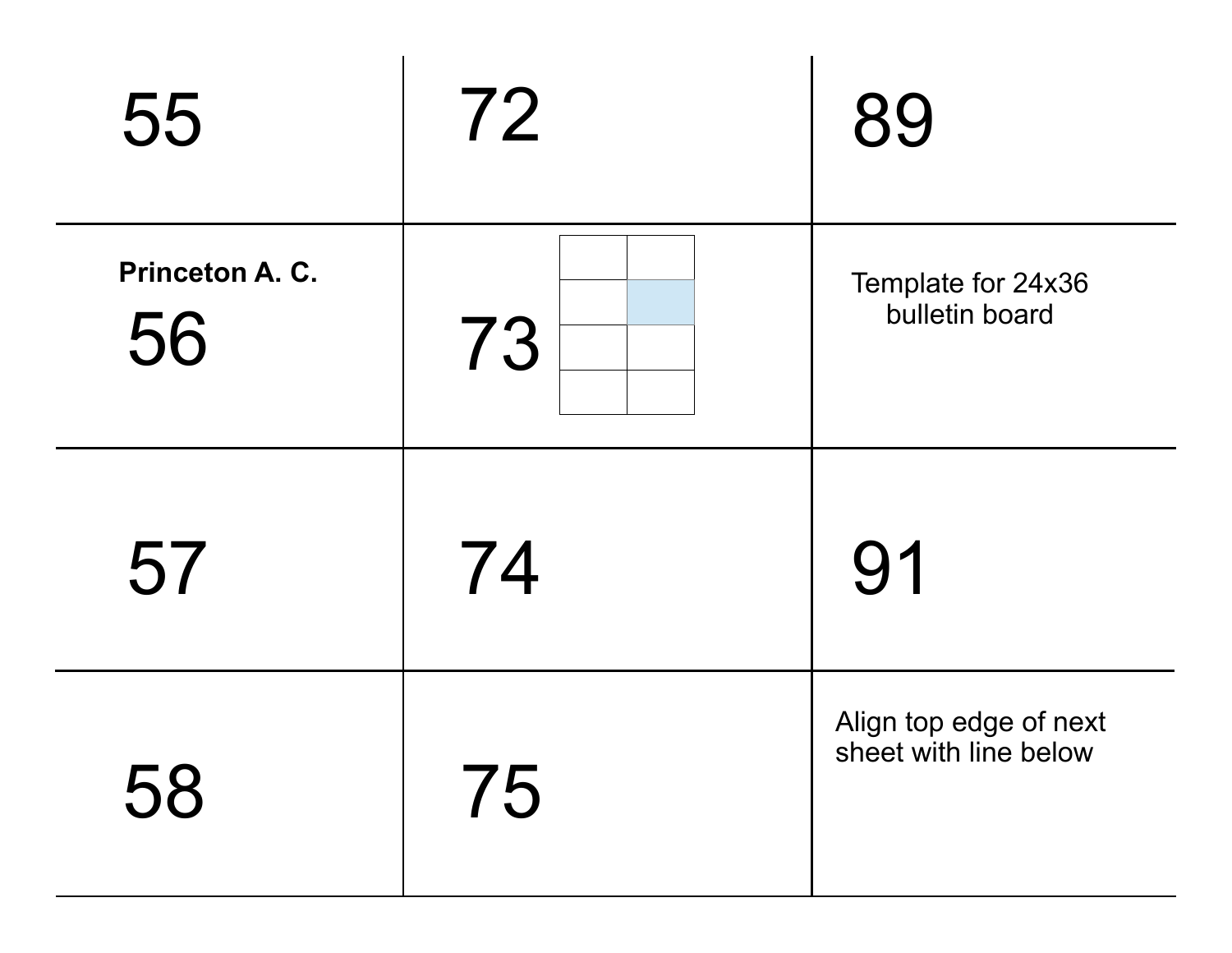| 59                    | 76 | 93                                              |
|-----------------------|----|-------------------------------------------------|
| Princeton A. C.<br>60 | 77 | Template for 24x36<br>bulletin board            |
| 61                    | 78 | 95                                              |
| 62                    | 79 | Align top edge of next<br>sheet with line below |